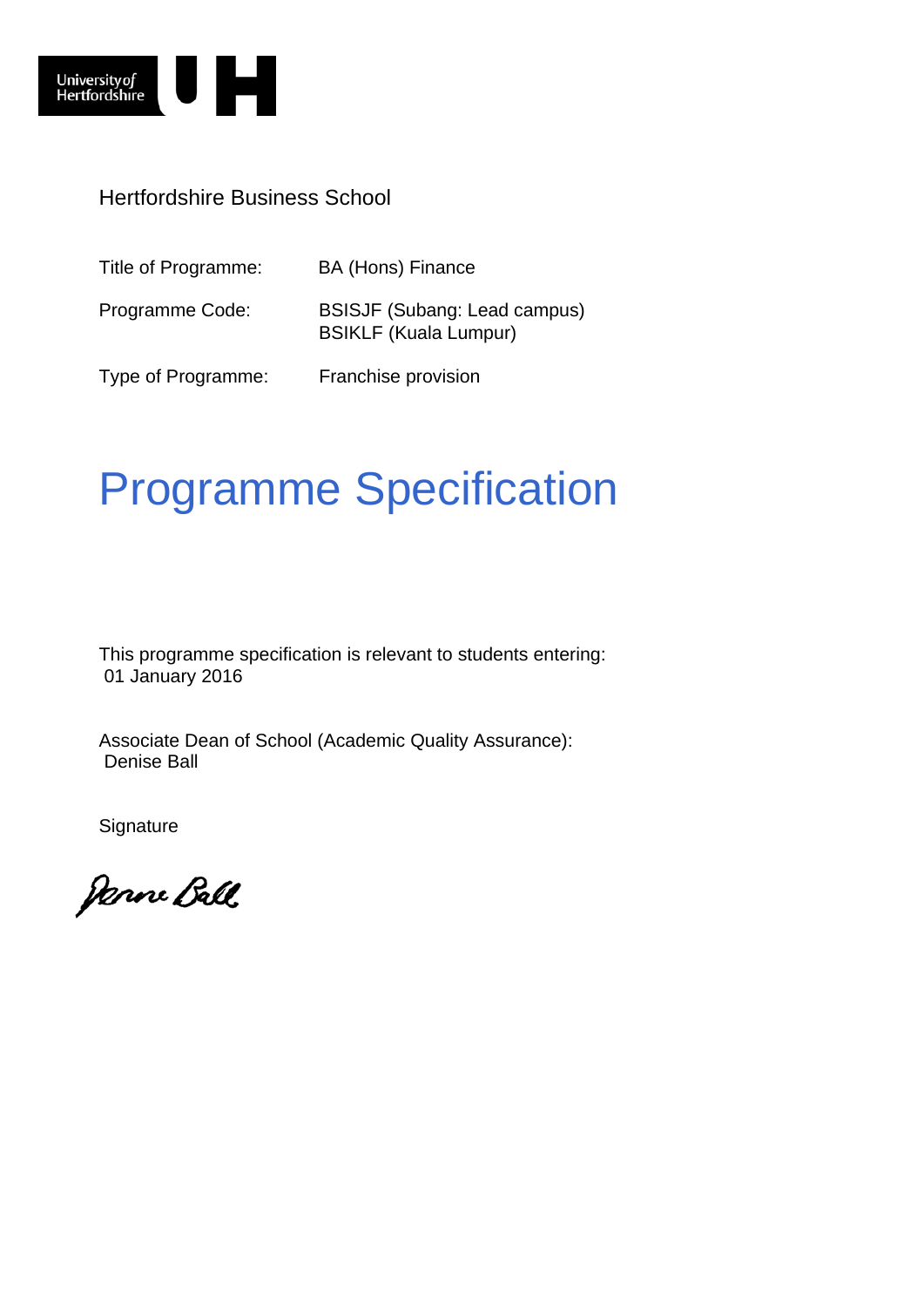## Programme Specification BA (Hons) Finance

This programme specification (PS) is designed for prospective students, enrolled students, academic staff and potential employers. It provides a concise summary of the main features of the programme and the intended learning outcomes that a typical student might reasonably be expected to achieve and demonstrate if he/she takes full advantage of the learning opportunities that are provided. More detailed information on the teaching, learning and assessment methods, learning outcomes and content for each module can be found in Definitive Module Documents (DMDs) and Module Guides.

### Section 1

| <b>Awarding Institution/Body</b> | University of Hertfordshire                                                                                                                   |
|----------------------------------|-----------------------------------------------------------------------------------------------------------------------------------------------|
| <b>Teaching Institution</b>      | <b>INTI International College Subang,</b>                                                                                                     |
| University/partner campuses      | <b>INTI International College Kuala Lumpur</b><br><b>INTI International College Subang,</b><br><b>INTI International College Kuala Lumpur</b> |
| Programme accredited by          | Not Applicable                                                                                                                                |
| <b>Final Award</b>               | BA (Hons)                                                                                                                                     |
| <b>All Final Award titles</b>    | Finance                                                                                                                                       |
| <b>FHEQ level of award</b>       | 6                                                                                                                                             |
| <b>UCAS code(s)</b>              | Not Applicable                                                                                                                                |
| <b>Language of Delivery</b>      | English                                                                                                                                       |
|                                  |                                                                                                                                               |

#### A. Programme Rationale

The programme is designed to recruit students who are seeking a career in the field of finance, whether in the context of a financial institution, professional practice, industry or service environments. The pathways also suit those who intend to pursue a career in general business, and who feel that an analytically based approach to problems would provide a viable route to employment.

The rationale of the programme is to provide students with an academically challenging and vocationally relevant programme of study in the fields of finance. The programme combines and applies several supporting subject fields including ethics and quantitative techniques pertinent to the finance agenda. Subject specific modules are supported by skills modules.

#### B. Educational Aims of the Programme

The programme has been devised in accordance with the University's graduate attributes of programmes of study as set out in UPR TL03.

#### **Additionally this programme aims to:**

- provide students with a vocationally relevant and academically rigorous education in a programme which links to a key professional body;
- allow students to develop intellectual, creative and analytical abilities that enable them to appraise problems and to offer solutions;
- develop in students the interpersonal and specialist skills needed for a career in finance;
- enable students to critically reflect upon themselves as professionals, individuals and as members of society;
- provide a foundation in the methods and applications of evaluative techniques to finance related agendas;
- provide a foundation for further professional or postgraduate study; and
- provide students with opportunity to gain appropriate employability skills within the global context.

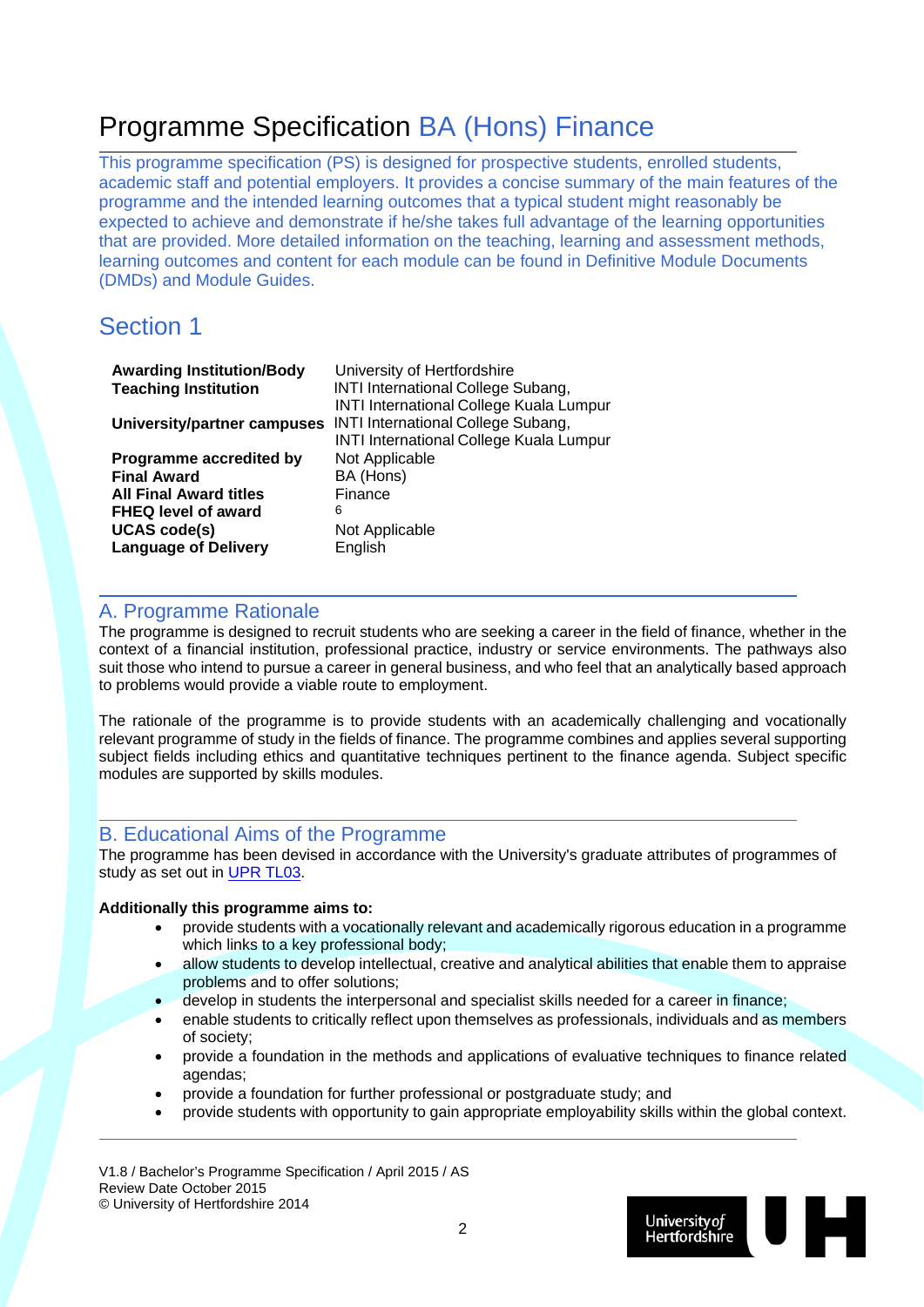### C. Intended Learning Outcomes

The programme provides opportunities for students to develop and demonstrate knowledge and understanding, skills and other attributes in the following areas. The programme outcomes are referenced to the QAA benchmark statements for Finance (2007) and the Frameworks for Higher Education Qualifications of UK Degree-Awarding Bodies (2014) and relate to the typical student. Additionally, the SEEC Credit Level Descriptors for Further and Higher Education 2010 have been used as a guiding framework for curriculum design.

| Knowledge and                                                                                                                                                                                                                                                                                                                                                                                                                                                        | Teaching/learning methods &                                                                                                                                                                                                                                                                                                                                                                                                                                                                                                                                                                                                                                | <b>Assessment</b>                                                                                                                     |
|----------------------------------------------------------------------------------------------------------------------------------------------------------------------------------------------------------------------------------------------------------------------------------------------------------------------------------------------------------------------------------------------------------------------------------------------------------------------|------------------------------------------------------------------------------------------------------------------------------------------------------------------------------------------------------------------------------------------------------------------------------------------------------------------------------------------------------------------------------------------------------------------------------------------------------------------------------------------------------------------------------------------------------------------------------------------------------------------------------------------------------------|---------------------------------------------------------------------------------------------------------------------------------------|
| Understanding                                                                                                                                                                                                                                                                                                                                                                                                                                                        |                                                                                                                                                                                                                                                                                                                                                                                                                                                                                                                                                                                                                                                            | Knowledge and                                                                                                                         |
| The context in which<br>A1<br>finance operates,<br>including the role and<br>operation of financial<br>markets and institutions.<br>A2<br><b>Financing arrangements</b><br>and governance<br>structures of business<br>entities, including the<br>pricing of securities.<br>Contemporary theories<br>A3<br>and empirical evidence<br>within finance and<br>economics.<br>A4Factors influencing<br>decision making<br>behaviours of individuals<br>and organisations. | strategies<br>Acquisition of knowledge (A1 to<br>A4) is through a combination of<br>lectures, small group tutorials,<br>practical sessions, workshops<br>and project work. Use will be<br>made of computer laboratory<br>based workshops for software<br>application and interpretation if<br>appropriate.<br>Knowledge and understanding is<br>also gained via an optional work<br>placement.<br>Throughout the course of study,<br>the learner is encouraged to<br>undertake independent study<br>both to supplement and<br>consolidate what is being<br>taught/learnt and to broaden their<br>individual knowledge and<br>understanding of the subject. |                                                                                                                                       |
|                                                                                                                                                                                                                                                                                                                                                                                                                                                                      | The use of the Managed Learning<br>Environment provision (StudyNet)<br>and Black Board will support this<br>endeavour.                                                                                                                                                                                                                                                                                                                                                                                                                                                                                                                                     |                                                                                                                                       |
| <b>Intellectual skills</b>                                                                                                                                                                                                                                                                                                                                                                                                                                           | Teaching/learning methods &<br>strategies                                                                                                                                                                                                                                                                                                                                                                                                                                                                                                                                                                                                                  | <b>Assessment</b>                                                                                                                     |
| <b>B1</b><br>Evaluate the<br>applicability and<br>limitations of finance<br>theory with respect to<br>organisations and<br>markets.                                                                                                                                                                                                                                                                                                                                  | Intellectual skills are developed<br>through the methods and<br>strategies as outlined above.<br><b>Optional Placements and</b><br>internships will practically support                                                                                                                                                                                                                                                                                                                                                                                                                                                                                    | Intellectual skills are<br>assessed through formative<br>activities in class such as<br>presentations, debates and<br>in-class tests. |
| B2<br>Evaluate the role of<br>finance within                                                                                                                                                                                                                                                                                                                                                                                                                         | B2.                                                                                                                                                                                                                                                                                                                                                                                                                                                                                                                                                                                                                                                        | Summatively such skills will<br>be assessed by coursework                                                                             |
| organisations.<br><b>B3</b><br>Analyse and evaluate                                                                                                                                                                                                                                                                                                                                                                                                                  | Dedicated professional<br>development modules have been                                                                                                                                                                                                                                                                                                                                                                                                                                                                                                                                                                                                    | and unseen examination.                                                                                                               |
| financial information.                                                                                                                                                                                                                                                                                                                                                                                                                                               | designed to build understanding<br>of key topics relevant to finance.<br>These will provide the foundation<br>on which the programme will<br>build.                                                                                                                                                                                                                                                                                                                                                                                                                                                                                                        |                                                                                                                                       |

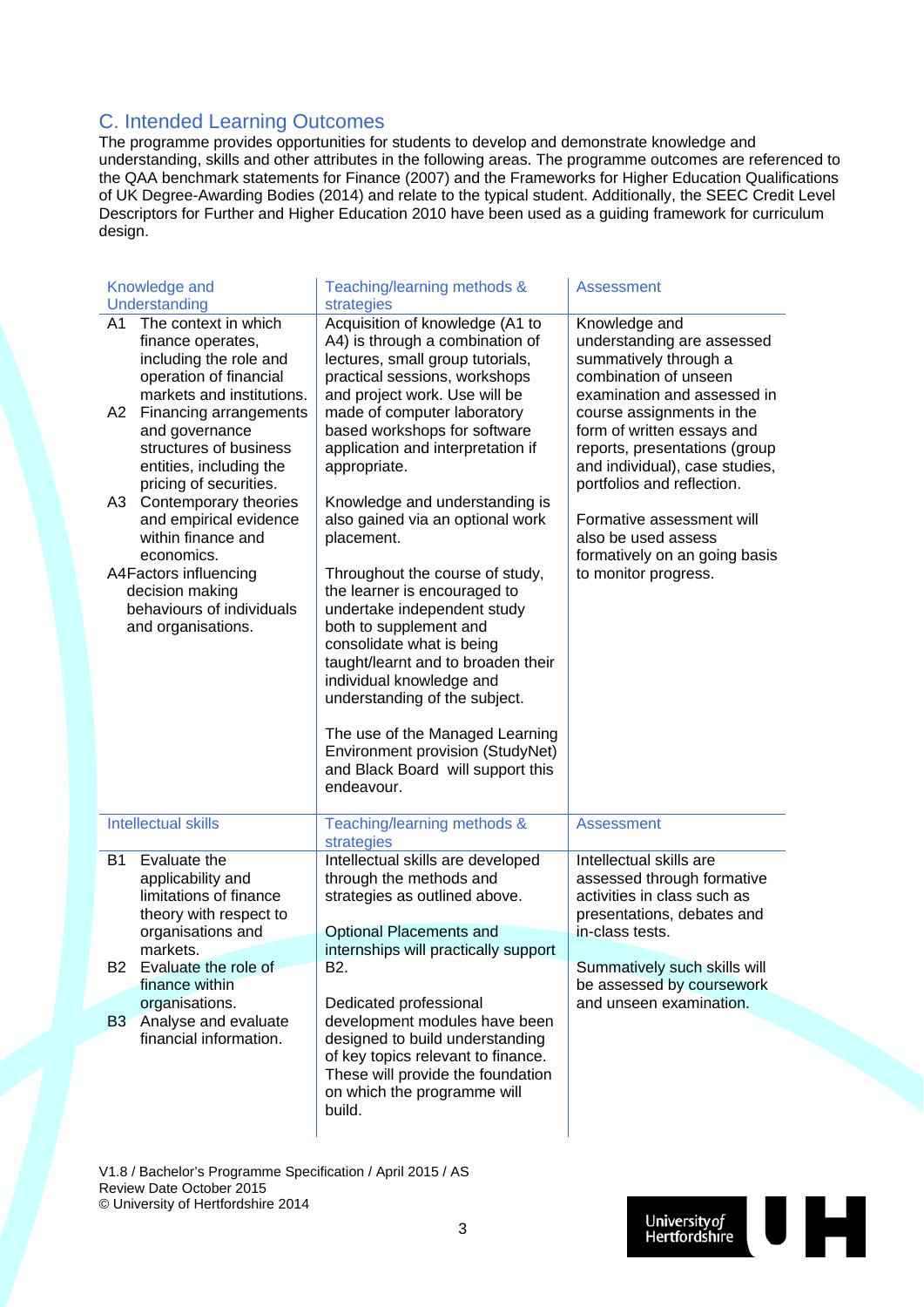|                                  |                                                                                                                                  | Throughout, the learner is<br>encouraged to develop<br>intellectual skills further by<br>independent study                                                                                                      |                                                                                                                                  |
|----------------------------------|----------------------------------------------------------------------------------------------------------------------------------|-----------------------------------------------------------------------------------------------------------------------------------------------------------------------------------------------------------------|----------------------------------------------------------------------------------------------------------------------------------|
|                                  | <b>Practical skills</b>                                                                                                          | Teaching/learning methods &<br>strategies                                                                                                                                                                       | <b>Assessment</b>                                                                                                                |
| C1                               | Conduct research<br>through the creation,<br>extraction and analysis<br>of data from multiple                                    | Practical skills are developed in<br>all modules throughout the<br>programme.                                                                                                                                   | Practical skills are assessed<br>through coursework<br>assignments, case study,<br>reports, presentations and                    |
| C <sub>2</sub>                   | sources.<br>Apply relevant software<br>in the analysis and<br>communication of<br>finance data and<br>information.               | The conduct of research (C1) is at<br>the heart of every module and<br>students will be encouraged to<br>seek and gather information,<br>data, articles etc for use in their<br>studies. This is an ongoing and | unseen examinations.                                                                                                             |
|                                  | C3 Exercise numerical<br>skills for the analysis of<br>data in both structured<br>and unstructured                               | developing skill.<br>Throughout, the learner is<br>expected to consolidate their                                                                                                                                |                                                                                                                                  |
| C4                               | information.<br>Work effectively within a<br>team.                                                                               | development of practical<br>computing skills by using the<br>facilities offered by the learning<br>resource centre. Computer based<br>workshops will be used where<br>necessary.                                |                                                                                                                                  |
|                                  | <b>Transferable skills</b>                                                                                                       | Teaching/learning methods &<br>strategies                                                                                                                                                                       | <b>Assessment</b>                                                                                                                |
| D <sub>1</sub><br>D <sub>2</sub> | Communicate<br>arguments, ideas and<br>information effectively in<br>writing and orally.<br>Synthesise ideas from a              | Transferable skills are developed<br>through all modules by the<br>teaching and learning methods<br>outlined. But specific modules<br>directly focus on of such skills.                                         | Transferable skills are<br>assessed through a range of<br>assignments built into the<br>curriculum - oral<br>presentations (D1), |
|                                  | range of contexts and<br>present this information<br>in a clear and coherent<br>way.                                             | The Professional module gives<br>students the chance to acquire<br>skills that can be applied in other                                                                                                          | coursework reports (D2),<br>written essay (D3),<br>reflections (D5) and<br>examinations (D2 & 3). D4 is                          |
| D3                               | Critically evaluate<br>arguments and<br>evidence, and draw<br>reasoned conclusions<br>from a given or<br>individually researched | modules. As stated previously,<br>this is the foundation module from<br>which others will build. D5,<br>reflection is a key part of this<br>module and will allow students to<br>develop as a reflective        | not explicitly assessed but is<br>assessed implicitly in every<br>piece of work undertaken by<br>a student.                      |
| D4                               | set of data.<br>Demonstrate<br>independent learning<br>skills and the ability to                                                 | practitioner. This will be further<br>developed in 'Enhancing<br>Employability in Finance'.                                                                                                                     |                                                                                                                                  |
| D5                               | self- manage learning<br>Reflect on personal                                                                                     | Critical analysis (D3) and<br>synthesis of ideas (D2) is                                                                                                                                                        |                                                                                                                                  |
|                                  | learning styles and<br>understand the<br>importance of setting<br>and pursuing personal<br>learning and                          | encouraged in all aspects of the<br>programme but specifically in an<br>academic context in 'Analysis of<br>Current Issues in Finance'.                                                                         |                                                                                                                                  |
|                                  | development goals.                                                                                                               | Throughout, the learner is<br>encouraged to develop                                                                                                                                                             |                                                                                                                                  |
|                                  | V1.8 / Bachelor's Programme Specification / April 2015 / AS<br>Review Date October 2015                                          |                                                                                                                                                                                                                 |                                                                                                                                  |

© University of Hertfordshire 2014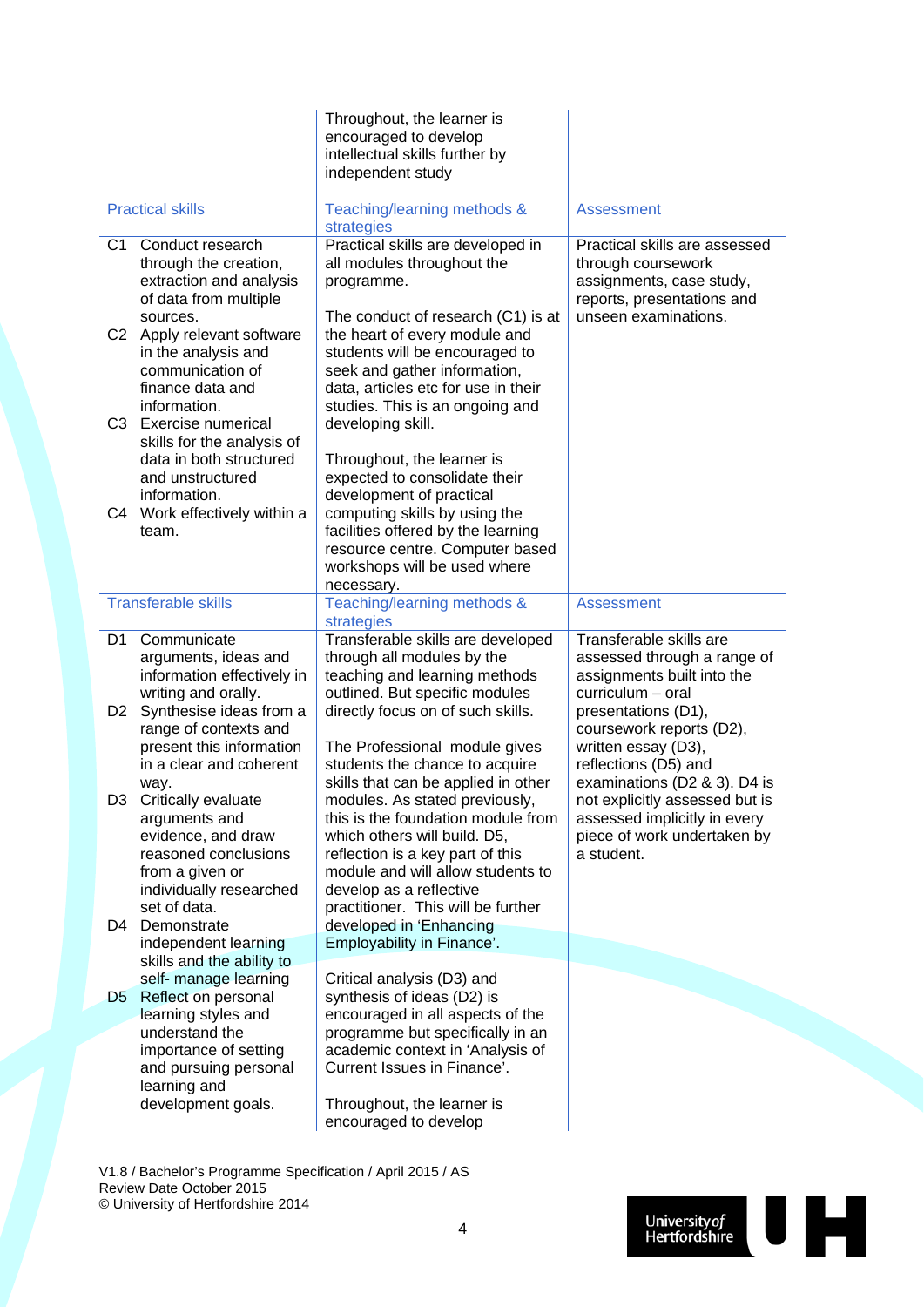transferable skills by maintaining a record of evidence and completing a personal development plan. The underlying theme is one that encourages the individual to take responsibility for their own personal development (D4).

#### D. Programme Structures, Features, Levels, Modules, and Credits

The programme is offered in full time mode of study (3 years) and leads to the award of BA (Hons) Finance.

Across the INTI International Colleges that offer the franchised programmes, there are 3 intakes in a year, January (Semester A), April (Semester B) and August (Semester C).

Entry to the programme is at Level 4 with recognised Pre-University or University Matriculation programmes. Entry into Level 5 is possible with the INTI Diplomas or any equivalent qualification subject to credit transfers policies and procedures.

Students whose first language is not English are required to meet the minimum Language requirement of the University.

#### Professional and Statutory Regulatory Bodies

For the BA (Hons) Finance, INTI will pursue the arrangements with the Association of Chartered Certified Accountants (ACCA) whereby students and former students who have completed one of these pathways or achieved one of the interim awards (see Section D, below) are eligible for exemption from some of the examinations which lead to membership of these Professional Bodies. If agreement is reached, the range of exemptions to which an individual student will be entitled depend on the Level of achievement on this programme and the exact range of option modules selected.

#### Programme Structure

The programme structure and progression information below (Table 1a and 1b) is provided for the Honours award. Any interim awards are identified in Table 1b. The Programme Learning Outcomes detailed above are developed and assessed through the constituent modules. Table 2 (in section 2) identifies where each learning outcome is assessed.

Table 1a Outline Programme Structure

**Mode of study** Full-time; Full-time night classes

**Entry point** Semester A, B and C

#### **Level** 4

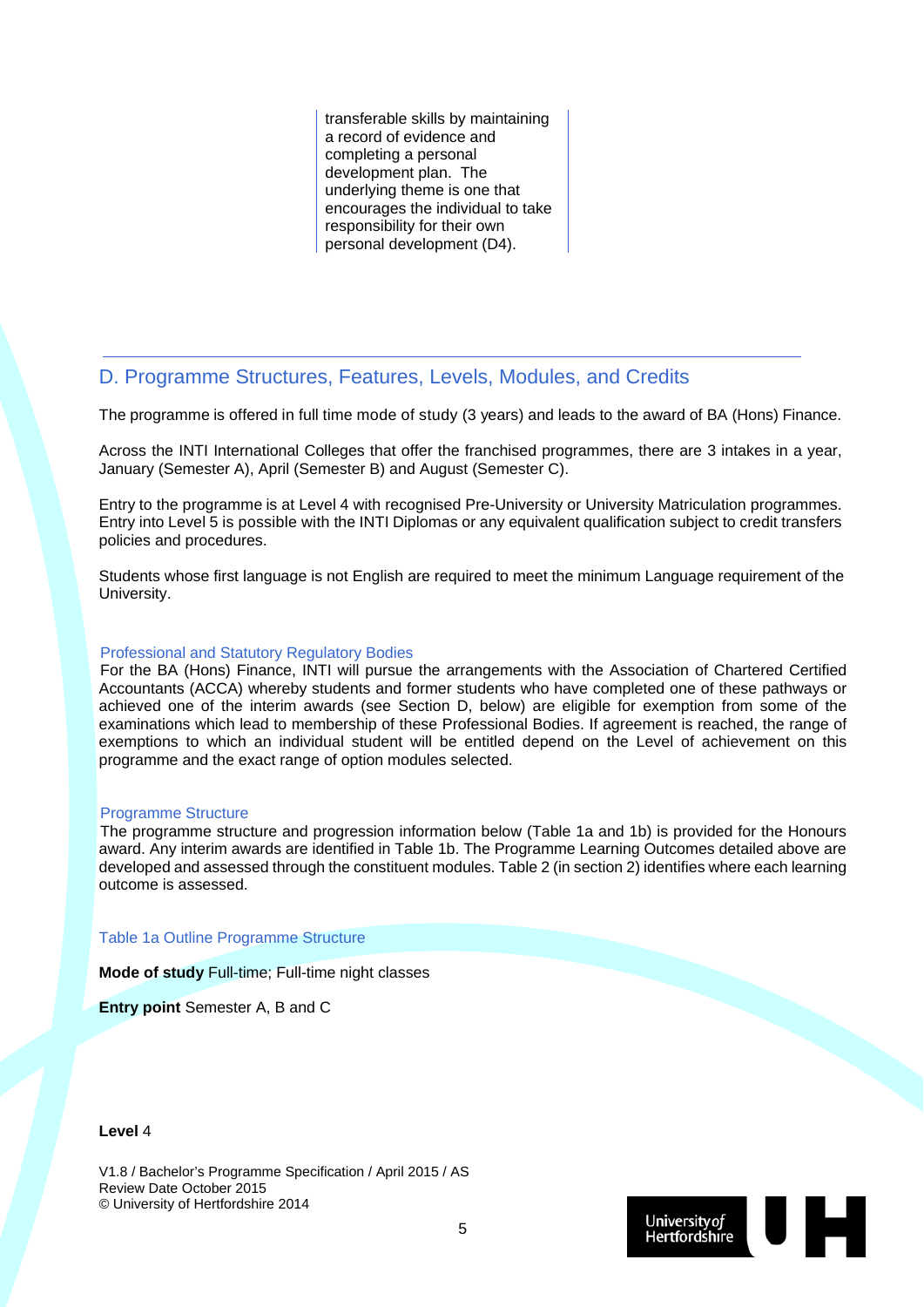| <b>Compulsory Modules Level 4</b><br><b>Module Title</b> | Code<br>Module | oints<br>≏<br>Credit | ৳<br>age<br>$\Phi$<br>angus<br>Deli | xamination<br>ш<br>$\aleph$ | <b>lork</b><br>Φ<br>$\aleph$ | ctical<br>Ē<br>ō<br>$\aleph$ | Semesters  |
|----------------------------------------------------------|----------------|----------------------|-------------------------------------|-----------------------------|------------------------------|------------------------------|------------|
| Principles of Finance*                                   | TBA            | 30                   | English                             | $\Omega$                    | 100                          | $00\,$                       | ABC        |
| The Finance Professional                                 | <b>TBA</b>     | 30                   | English                             | 0                           | 60                           | 40                           | <b>ABC</b> |
| <b>Economics for Business</b>                            | <b>TBA</b>     | 15                   | English                             | 0                           | 100                          | 0                            | <b>ABC</b> |
| <b>Analytical Techniques for Finance</b>                 | TBA            | 15                   | English                             | 70                          | 30                           | 0                            | <b>ABC</b> |

\*Students must pass **Principles of Finance** to proceed onto Level 5 of this programme.

## **+ And select 30 credits from the list of optional modules below**

|                                                         | <b>T And Science So credits from the fist of optional modules below</b> |                          |                    |                                     |                |                               |                   |
|---------------------------------------------------------|-------------------------------------------------------------------------|--------------------------|--------------------|-------------------------------------|----------------|-------------------------------|-------------------|
| <b>Optional Modules Level 4</b><br><b>Module Titles</b> | Mod                                                                     | ints<br>≏<br>岩<br>ق<br>ت | ៦<br>Φ<br>Ō<br>တ စ | ination<br>σ<br>δ<br>8 <sup>o</sup> | òκ<br>$\aleph$ | ctical<br>తై<br>≏<br>$\aleph$ | ഗ<br>ester<br>Sen |
| Ethics, Governance and Law                              | <b>TBA</b>                                                              | 15                       | English            | 50                                  | 50             | 0                             | <b>ABC</b>        |
| <b>Economy and Society</b>                              | <b>TBA</b>                                                              | 15                       | English            | 50                                  | 50             | 0                             | <b>ABC</b>        |
| <b>Principles of Marketing</b>                          | 4FBS1017                                                                | 15                       | English            | 0                                   | 100            | 0                             | <b>ABC</b>        |
|                                                         |                                                                         |                          |                    |                                     |                |                               |                   |

Progression to Level 5 requires a minimum of 90 credits at Level 4 and a pass in Principles of Finance.

**Level 5**

| LEVEL J                                                  |                |                  |                          |                         |                        |                |                  |
|----------------------------------------------------------|----------------|------------------|--------------------------|-------------------------|------------------------|----------------|------------------|
| <b>Compulsory Modules Level 5</b><br><b>Module Title</b> | Code<br>Module | Points<br>Credit | ৳<br>anguage<br>Delivery | Examination<br>$\aleph$ | Coursework<br>$\aleph$ | Practical<br>೫ | <b>Semesters</b> |
| <b>Business Finance</b>                                  | <b>TBA</b>     | 15               | English                  | 60                      | 40                     | 0              | <b>ABC</b>       |
| <b>Analysing Financial Statements</b>                    | <b>TBA</b>     | 15               | English                  | 50                      | 50                     | 0              | <b>ABC</b>       |
| <b>Enhancing Employability in Finance</b>                | <b>TBA</b>     | 15               | English                  | $\Omega$                | 100                    | 0              | <b>ABC</b>       |
| <b>Financial Markets and Instruments</b>                 | <b>TBA</b>     | 15               | English                  | 100                     | 0                      | 0              | <b>ABC</b>       |
| Quantitative Analysis for Finance                        | <b>TBA</b>     | 15               | English                  | $\mathbf 0$             | 100                    | 0              | <b>ABC</b>       |
| <b>Macro Foundations for Finance</b>                     | <b>TBA</b>     | 15               | English                  | 60                      | 40                     | 0              | <b>ABC</b>       |
|                                                          |                |                  |                          |                         |                        |                |                  |

**+ And select 30 credits from the list of optional modules below**

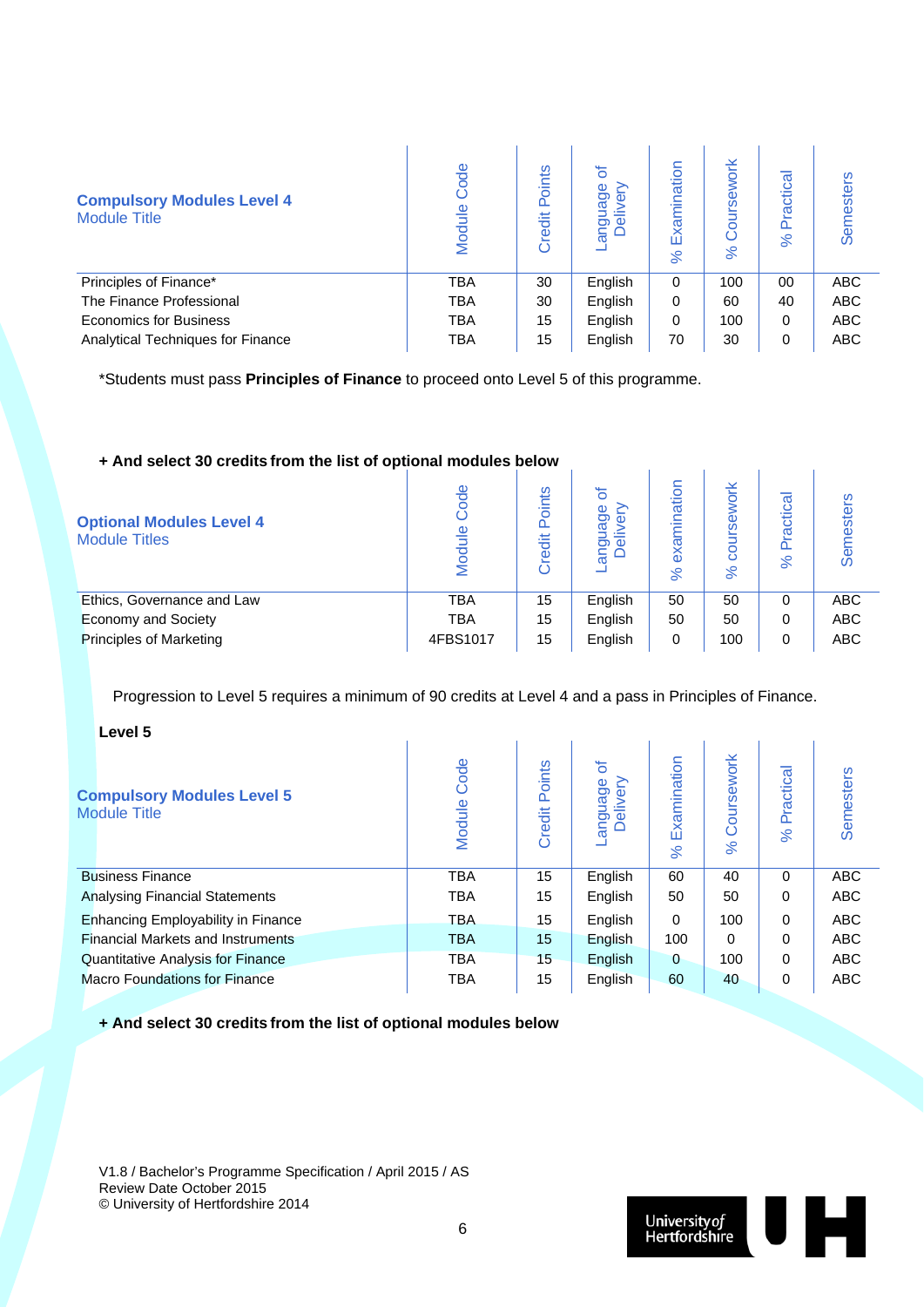| <b>Optional Modules Level 5</b><br><b>Module Titles</b> | ode<br>Module | ints<br>ō<br>Δ<br>≝<br>ଟ୍ଟ<br>ပ် | Ф<br>ರಾ<br>Φ<br>ັດ $\Phi$<br>⊂ ∩<br>ത | ination<br>–<br>exa<br>$\aleph$ | 폰<br>Ó<br>Φ<br>ဖ<br>8<br>$\aleph$ | ctical<br>ω<br>४ | ഗ<br>nester<br>Sen |
|---------------------------------------------------------|---------------|----------------------------------|---------------------------------------|---------------------------------|-----------------------------------|------------------|--------------------|
| <b>Exploring Business Ethics</b>                        | <b>TBA</b>    | 15                               | English                               | 70                              | 30                                | 0                | <b>ABC</b>         |
| <b>Business Life Cycle</b>                              | <b>TBA</b>    | 15                               | English                               | 0                               | 100                               | 0                | <b>ABC</b>         |
| <b>Managing People</b>                                  | <b>TBA</b>    | 15                               | English                               | 0                               | 100                               | 0                | <b>ABC</b>         |

Progression to Level 6 requires a minimum of 90 credits at Level 5.

| Level 6                                                  |                |                  |                                        |                         |                          |                     |            |
|----------------------------------------------------------|----------------|------------------|----------------------------------------|-------------------------|--------------------------|---------------------|------------|
| <b>Compulsory Modules Level 6</b><br><b>Module Title</b> | Code<br>Module | Points<br>Credit | ৳<br>nguage<br>Φ<br>≧<br>$\omega$<br>ω | Examination<br>$\aleph$ | rsework<br>Ö<br>$\aleph$ | ractical<br>Ò.<br>ಸ | Semesters  |
| Analysis of Current Issues in Finance                    | <b>TBA</b>     | 30               | English                                | $\Omega$                | 100                      | $\Omega$            | <b>ABC</b> |
| Money, Banking and Finance                               | <b>TBA</b>     | 15               | English                                | 50                      | 50                       | $\Omega$            | <b>ABC</b> |
| <b>Corporate Financial Strategy</b>                      | <b>TBA</b>     | 15               | English                                | 50                      | 50                       | $\Omega$            | <b>ABC</b> |
| Financial Aspects of International Business              | <b>TBA</b>     | 15               | English                                | 100                     | 0                        | $\Omega$            | <b>ABC</b> |
| Advanced Financial Decisions                             | TBA            | 15               | English                                | 60                      | 40                       | $\Omega$            | <b>ABC</b> |

#### **+ And select 30 credits from the list of optional modules below**

| <b>Optional Modules Level 6</b><br><b>Module Titles</b> | Code<br>Module | oints<br>≏<br>Credit | $\sigma$<br>യ<br>0<br>ັດ $\Phi$<br>$\tilde{a}$ o | examination<br>$\aleph$ | work<br>98<br>ā<br>$\aleph$ | ctical<br>Ē<br>$\Omega$<br>$\aleph$ | Semesters  |
|---------------------------------------------------------|----------------|----------------------|--------------------------------------------------|-------------------------|-----------------------------|-------------------------------------|------------|
| <b>Islamic Banking and Finance</b>                      | <b>TBA</b>     | 15                   | English                                          | 60                      | 40                          | 0                                   | <b>ABC</b> |
| Industry Practice in Accounting & Finance               | <b>TBA</b>     | 15                   | English                                          | 0                       | 70                          | 30                                  | <b>ABC</b> |
| <b>Issues in Global Economy</b>                         | TBA            | 15                   | English                                          | $\Omega$                | 70                          | 30                                  | <b>ABC</b> |
| <b>Behavioural Finance</b>                              | TBA            | 15                   | English                                          | $\mathbf{0}$            | 100                         | 0                                   | <b>ABC</b> |

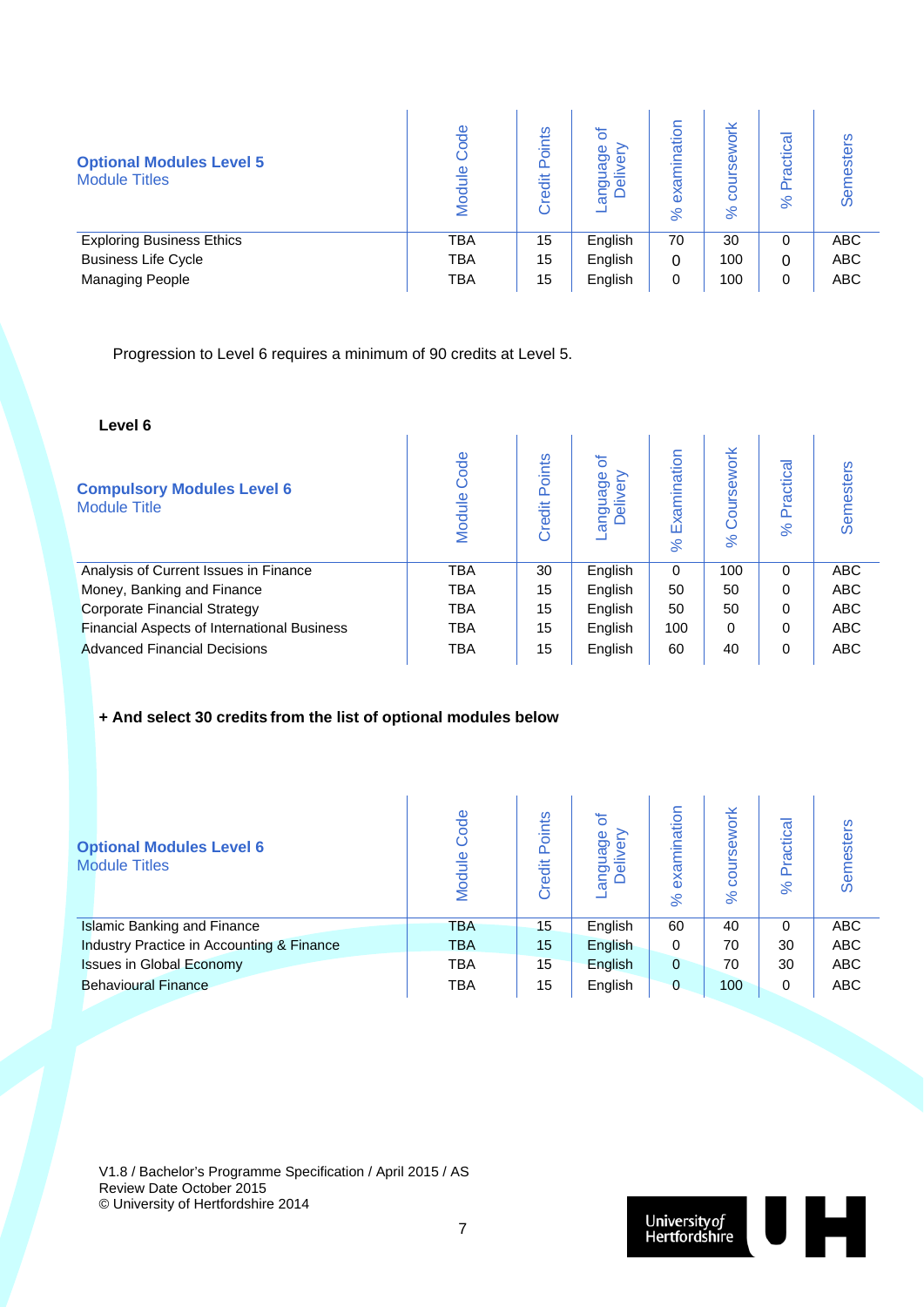#### **Campus Module Matrix**

| <b>Compulsory Modules Level 4</b><br><b>Module Title</b> | l Mod<br>Code  | Φ        | Code<br>Mod<br>Kuala |
|----------------------------------------------------------|----------------|----------|----------------------|
| Principles of Finance                                    | <b>FIN2218</b> | 4FBS1293 | 4FBS1304             |
| The Finance Professional                                 | MGT2214        | 4FBS1297 | 4FBS1308             |
| <b>Economics for Business</b>                            | ECO2204        | 4FBS1300 | 4FBS1311             |
| <b>Analytical Techniques for Finance</b>                 | <b>STA2224</b> | 4FBS1301 | 4FBS1312             |

| <b>Optional Modules Level 4</b><br><b>Module Title</b> | 6              | ρŗ       | Code<br>mpu |
|--------------------------------------------------------|----------------|----------|-------------|
| Ethics, Governance and Law                             | LAW2214        | 4FBS1298 | 4FBS1309    |
| <b>Economy and Society</b>                             | ECO2214        | 4FBS1302 | 4FBS1313    |
| <b>Principles of Marketing</b>                         | <b>MKT2202</b> | 4FBS1017 | 4FBS1245    |

| <b>Compulsory Modules Level 5</b><br><b>Module Title</b> | I<br>Code      | Code<br><b>aule</b><br>Suba<br><b>Mod</b> | Code<br>Mod |  |  |  |  |
|----------------------------------------------------------|----------------|-------------------------------------------|-------------|--|--|--|--|
| <b>Business Finance</b>                                  | <b>FIN3224</b> | 5FBS1425                                  | 5FBS1442    |  |  |  |  |
| <b>Analysing Financial Statements</b>                    | FIN3234        | 5FBS1426                                  | 5FBS1443    |  |  |  |  |
| Enhancing Employability in Finance                       | MGT3254        | 5FBS1427                                  | 5FBS1444    |  |  |  |  |
| <b>Financial Markets and Instruments</b>                 | FIN3213        | 5FBS1428                                  | 5FBS1445    |  |  |  |  |
| <b>Quantitative Analysis for Finance</b>                 | STA3214        | 5FBS1429                                  | 5FBS1446    |  |  |  |  |
| <b>Macro Foundations for Finance</b>                     | FIN3214        | 5FBS1430                                  | 5FBS1447    |  |  |  |  |

т.

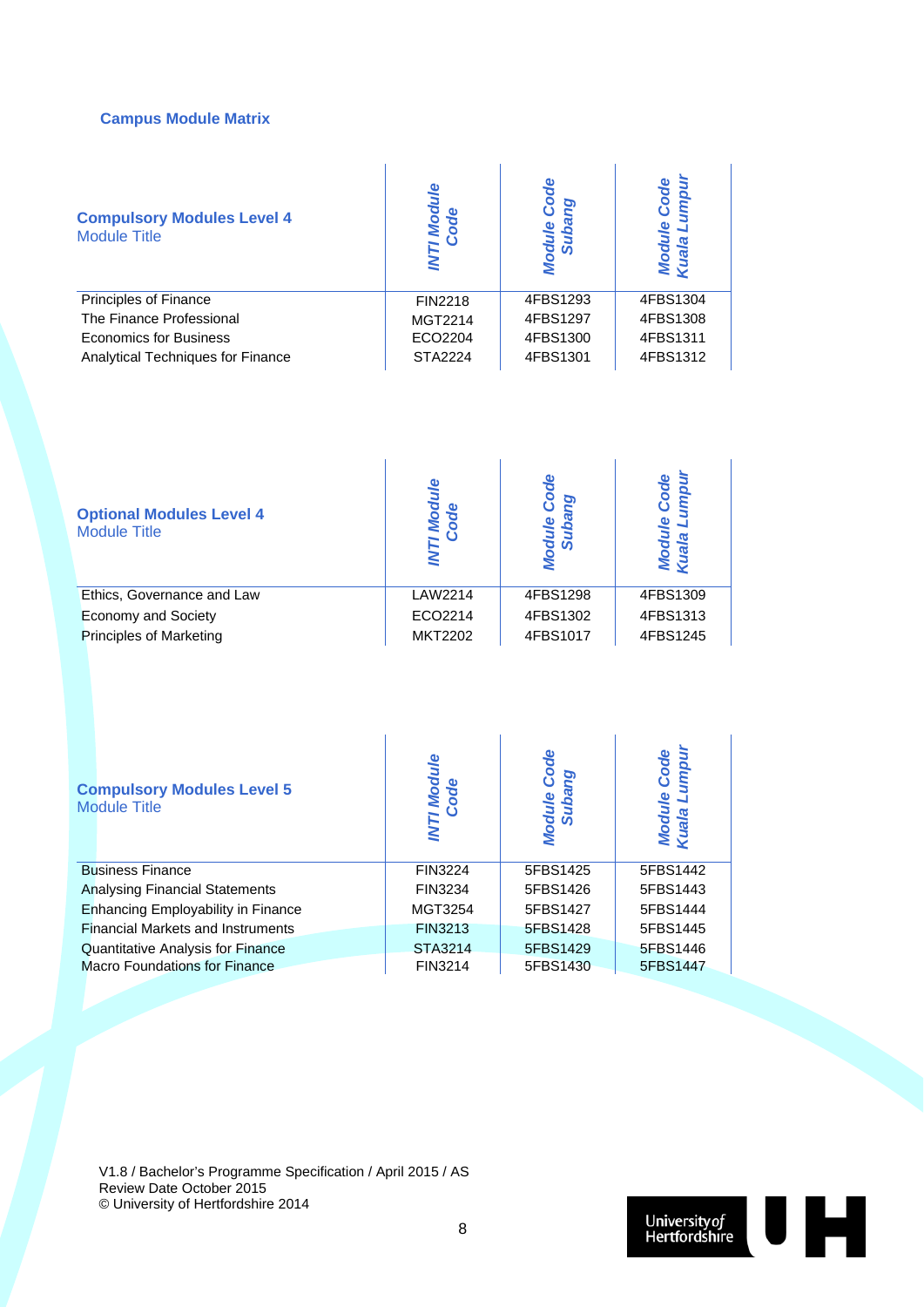| <b>Optional Modules Level 5</b><br><b>Module Title</b> | T Mod<br>Code  | Φ<br><b>SO</b> | Code<br>Mod<br>Kuali |  |  |  |
|--------------------------------------------------------|----------------|----------------|----------------------|--|--|--|
| <b>Exploring Business Ethics</b>                       | MGT3264        | 5FBS1431       | 5FBS1448             |  |  |  |
| <b>Business Life Cycle</b>                             | ACC3214        | 5FBS1420       | 5FBS1437             |  |  |  |
| <b>Managing People</b>                                 | <b>HRM3204</b> | 5FBS1026       | 5FBS1369             |  |  |  |

| <b>Compulsory Modules Level 6</b><br><b>Module Title</b> |                | Module<br>ဖ | ڡۣ<br>Modu<br>Kuala |
|----------------------------------------------------------|----------------|-------------|---------------------|
| Analysis of Current Issues in Finance                    | FIN4218        | 6FBS1543    | 6FBS1560            |
| Money, Banking and Finance                               | FIN4212        | 6FBS1544    | 6FBS1561            |
| Corporate Financial Strategy                             | <b>FIN4224</b> | 6FBS1539    | 6FBS1556            |
| <b>Financial Aspects of International Business</b>       | <b>FIN4214</b> | 6FBS1545    | 6FBS1562            |
| <b>Advanced Financial Decisions</b>                      | ACC4274        | 6FBS1533    | 6FBS1550            |

| <b>Optional Modules Level 6</b><br><b>Module Title</b> |                |          | ode      |
|--------------------------------------------------------|----------------|----------|----------|
| <b>Behavioural Finance</b>                             | <b>FIN4244</b> | 6FBS1547 | 6FBS1564 |
| <b>Islamic Banking and Finance</b>                     | FIN4234        | 6FBS1540 | 6FBS1557 |
| <b>Issues in Global Economy</b>                        | ECO4214        | 6FBS1546 | 6FBS1563 |
| Industry Practice in Accounting & Finance              | MGT4999        | 6FBS1541 | 6FBS1558 |

The award of an Honours degree requires 360 credit points passed with a minimum requirement of at least 120 at Level 6.

#### Honours classification

The University has approved structure and assessment regulations common to all programmes. Full details are provided in UPR AS14, Section D.

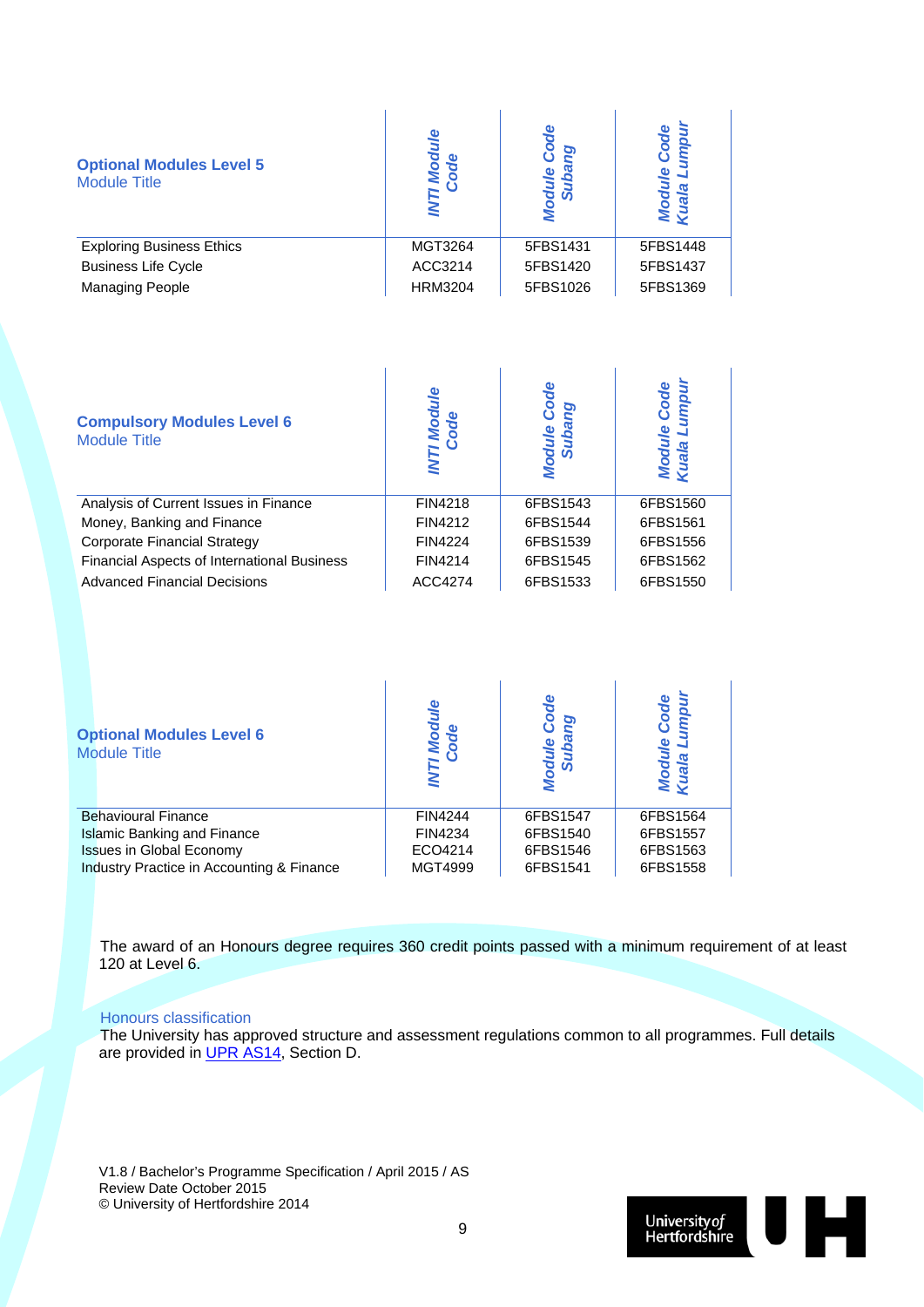#### Table 1b Final and interim awards available

The programme provides the following final and interim awards:

|                                    |          |                                                                                    | Available at<br>end of<br>Level |
|------------------------------------|----------|------------------------------------------------------------------------------------|---------------------------------|
| Award                              |          | <b>Minimum requirements</b>                                                        | (normally):                     |
| <b>University Certificate</b>      | Untitled | 45 credit points at Level 4                                                        | 4                               |
| Certificate of Higher<br>Education | Finance  | 120 credit points at Level 4                                                       | 4, 5                            |
| University Diploma                 | Finance  | 180 credit points including at least<br>60 at Level 5                              | 5, 6                            |
| Diploma of Higher<br>Education     | Finance  | 240 credit points including at least<br>120 at Level 5                             | 5, 6                            |
| <b>BA</b>                          | Finance  | 300 credit points including 180 at<br>Level 6/5 of which 60 must be at<br>Level 6  | 6                               |
| BA (Hons)                          | Finance  | 360 credit points including 240 at<br>Level 6/5 of which 120 must be at<br>Level 6 | 6                               |

#### E. Support for students and their learning

Students are supported by;

- Director of Studies, University of Hertfordshire, located at Subang Campus.
- A Dean of School or Head of School at the respective campus.
- A Head of Programme (HoP) to manage the programme and support students' learning such as coordinating study plans, managing academic progression, and providing academic counseling.
- Head of INTI and Laureate International Partnerships at the University of Hertfordshire Business School
- Link Tutor from the University of Hertfordshire Business School
- A Programme Committee, the membership of which includes the Link Tutors and students
- An extensive Learning Resources Centre, incorporating a library and computer centre.
- A team of Academic Support Tutors.
- A Teaching and Learning Department/Unit.
- An International Students Centre.
- Campus Counseling Centre.
- The Students' Body INTIMA.
- A Careers Service for all current students and graduates.
- StudyNet, a versatile on-line interactive intranet and learning environment.
- Black Board, a versatile on-line interactive intranet and learning environment.
- UH Club (Subang) and student representatives.
- Student Feedback Scheme (all campuses) and Student Helpdesk (Subang).

#### F. Entry requirements

#### **Academic Requirements:**

- i) A-Levels: 2 principle passes; *OR*
- ii) STPM: 2 full passes in any two subjects; *OR*
- iii) Unified Examination Certificate (UEC): minimum 5Bs and a pass in English; *OR*
- iv) INTI Foundation in Business and IT: minimum CGPA of 2.0; *OR*
- v) Diploma in Accounting or equivalent: minimum of CGPA of 2.0; *OR*
- vi) Equivalent Matriculation and/or Pre-University Programmes; *OR*
- vii) Equivalent qualifications to be assessed by the INTI School's Portfolio Review Committee (SPRC).

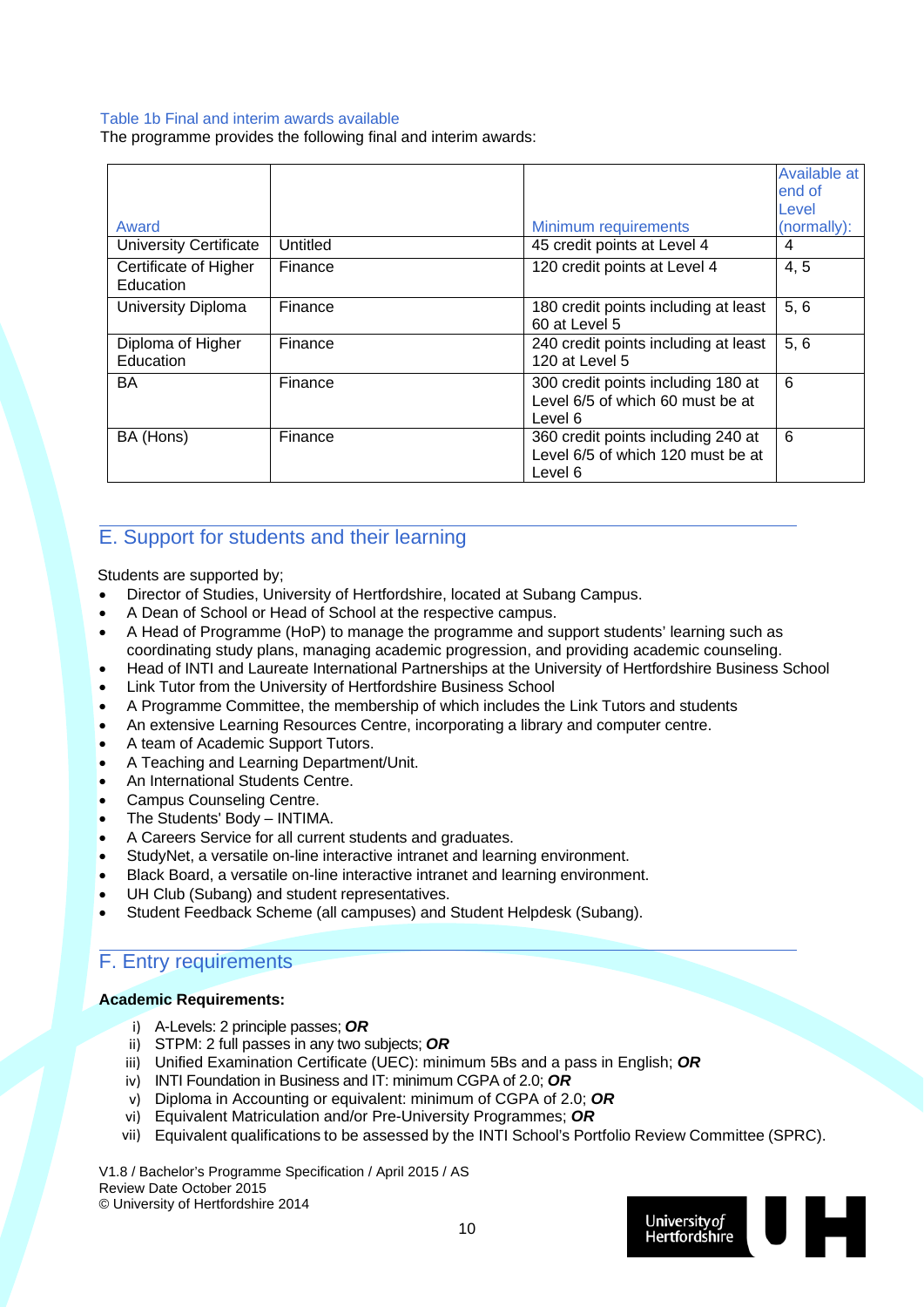#### **English Language and Mathematics Requirements:***Malaysian Students*

i) SPM English: Credit

Malaysian students without credit in SPM English will be assessed on their command of English by the INTI EPT and/or by completion of English Proficiency Programme (EIP).

*Non-Malaysian students:* 

- i) IELTS: 6.0 and above with no less than 5.5 in any band; *OR*
- ii) TOEFL 550 and above; *OR*
- iii) Equivalent English language qualifications.

#### **Note: Entry requirements are subject to changes on approval by both INTI and the Hertfordshire Business School.**

#### **Entry with Accredited Prior Learning (APL)**

The programme is subject to the University's Principles, Policies, Regulations and Procedures for the Admission of Students to Undergraduate and Taught Postgraduate Programmes and will take account of University policy and guidelines for assessing accredited prior certificated learning (APCL) and accredited prior experiential learning (APEL)

Students who have successfully completed the INTI Diploma or its equivalent (APCL) and have **achieved an overall CGPA of 2.0and above may apply into the programme with module to module credit transfer.**  INTI's credit transfer policies and best practices apply.

Students applying for APEL would need to be approved by the Hertfordshire Business School.

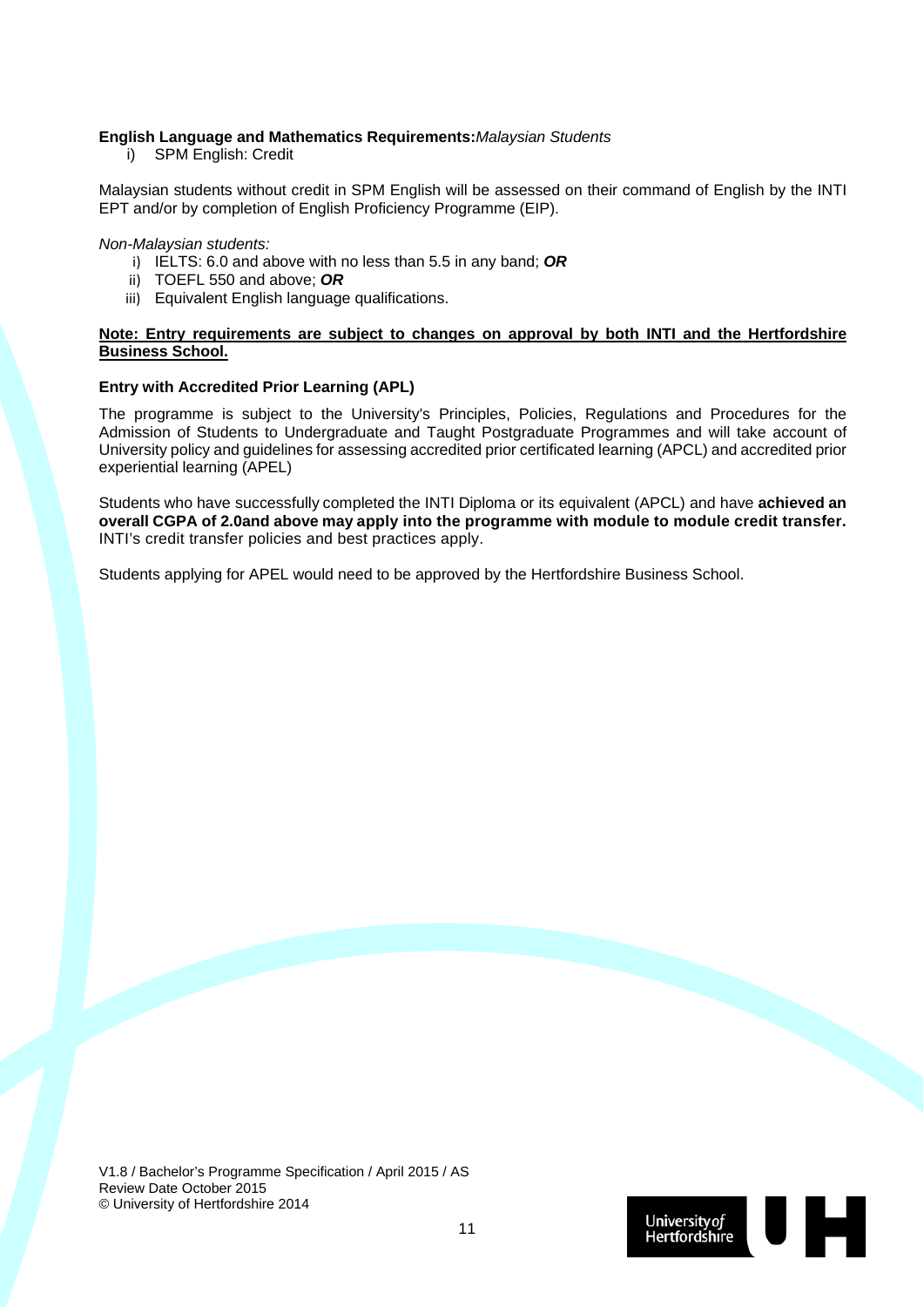### Section 2

#### Programme management

**Relevant QAA subject benchmarking statements** Finance (2007) **Date of validation/last periodic review February 12 Date of production/ last revision of PS** June 2015<br> **Relevant intakes** Level 4 and **Relevant intakes** <br> **Relevant intakes Level 4 and Level 5 entering January 2016**<br> **Administrative School Level 5 and Administrative School** 

**Administrative School** Hertfordshire Business School

#### Table 3 Course structure

| Course details                                         |             |         |                         |              |                           |                              |               |  |  |  |  |  |
|--------------------------------------------------------|-------------|---------|-------------------------|--------------|---------------------------|------------------------------|---------------|--|--|--|--|--|
| Course code                                            |             |         | Course description      |              |                           |                              | <b>JACS</b>   |  |  |  |  |  |
| <b>BSISJF (Subang)</b><br><b>BSIKLF</b> (Kuala Lumpur) |             |         | <b>BA(Hons) Finance</b> |              |                           | N100                         |               |  |  |  |  |  |
| <b>Course Instances</b>                                |             |         |                         |              |                           |                              |               |  |  |  |  |  |
| Instances<br>Code                                      | Intake      | Stream  |                         |              | Instances<br>Year         | Location:                    | Mode of study |  |  |  |  |  |
| <b>SUBANG</b><br><b>JAYA</b><br><b>PROGRAMME</b>       |             |         |                         |              |                           |                              |               |  |  |  |  |  |
| IFSJA1F                                                | A           | Finance |                         |              | $\mathbf{1}$              | <b>INTI</b><br><b>SUBANG</b> | Full-time     |  |  |  |  |  |
| IFSJA2F                                                | A           | Finance |                         |              | $\overline{c}$            | <b>INTI</b><br><b>SUBANG</b> | Full-time     |  |  |  |  |  |
| <b>IFSJA3F</b>                                         | A           | Finance |                         |              | $\mathsf 3$               | <b>INTI</b><br><b>SUBANG</b> | Full-time     |  |  |  |  |  |
| IFSJB1F-1                                              | $\sf B$     | Finance |                         |              | $\mathbf{1}$              | <b>INTI</b><br><b>SUBANG</b> | Full-time     |  |  |  |  |  |
| IFSJB1F-2                                              | $\sf B$     | Finance |                         |              | $\mathbf{1}$              | <b>INTI</b><br><b>SUBANG</b> | Full-time     |  |  |  |  |  |
| IFSJB2F-1                                              | $\sf B$     | Finance |                         |              | $\overline{c}$            | <b>INTI</b><br><b>SUBANG</b> | Full-time     |  |  |  |  |  |
| IFSJB2F-2                                              | $\sf B$     | Finance |                         |              | $\overline{c}$            | <b>INTI</b><br><b>SUBANG</b> | Full-time     |  |  |  |  |  |
| IFSJB3F-1                                              | $\sf B$     | Finance |                         | $\mathbf{3}$ |                           | <b>INTI</b><br><b>SUBANG</b> | Full-time     |  |  |  |  |  |
| IFSJB3F-2                                              | $\sf B$     | Finance |                         |              | $\ensuremath{\mathsf{3}}$ | <b>INTI</b><br><b>SUBANG</b> | Full-time     |  |  |  |  |  |
| IFSJC1F-1                                              | $\mathsf C$ | Finance |                         |              | 1                         | <b>INTI</b><br><b>SUBANG</b> | Full-time     |  |  |  |  |  |
| IFSJC1F-2                                              | $\mathsf C$ | Finance |                         |              | $\mathbf{1}$              | <b>INTI</b><br><b>SUBANG</b> | Full-time     |  |  |  |  |  |
| IFSJC2F-1                                              | $\mathsf C$ | Finance |                         |              | $\overline{c}$            | <b>INTI</b><br><b>SUBANG</b> | Full-time     |  |  |  |  |  |

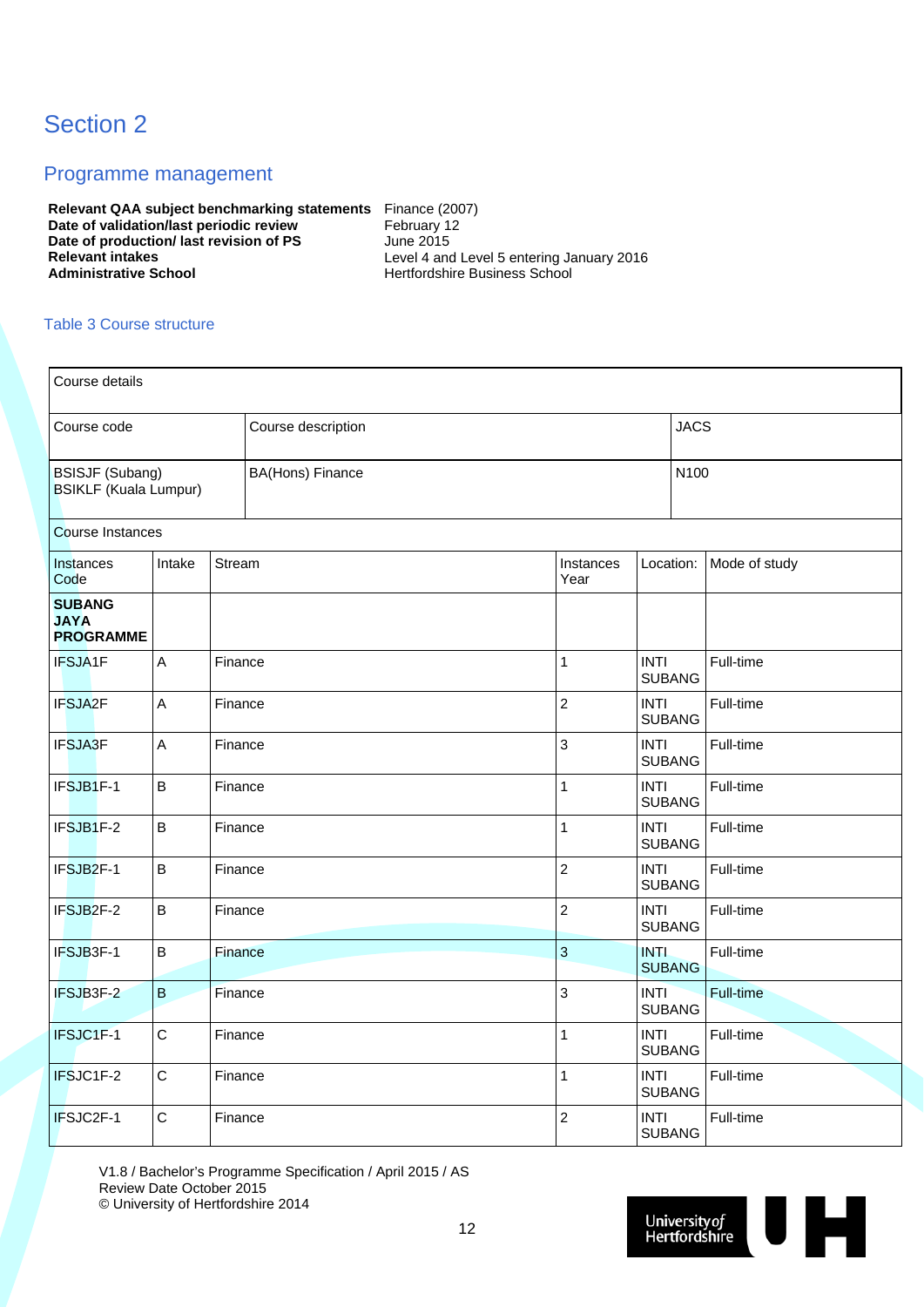| IFSJC2F-2                                         | $\mathbf C$ | Finance | $\overline{2}$ | <b>INTI</b><br><b>SUBANG</b>                 | Full-time |
|---------------------------------------------------|-------------|---------|----------------|----------------------------------------------|-----------|
| IFSJC3F-1                                         | C           | Finance | $\mathbf{3}$   | <b>INTI</b><br><b>SUBANG</b>                 | Full-time |
| IFSJC3F-2                                         | $\mathbf C$ | Finance | $\mathbf{3}$   | <b>INTI</b><br><b>SUBANG</b>                 | Full-time |
| <b>KUALA</b><br><b>LUMPUR</b><br><b>PROGRAMME</b> |             |         |                |                                              |           |
| FIKLA1F                                           | A           | Finance | 1              | <b>INTI</b><br><b>KUALA</b><br><b>LUMPUR</b> | Full-time |
| FIKLA2F                                           | A           | Finance | $\overline{2}$ | <b>INTI</b><br><b>KUALA</b><br><b>LUMPUR</b> | Full-time |
| FIKLA3F                                           | A           | Finance | 3              | <b>INTI</b><br><b>KUALA</b><br><b>LUMPUR</b> | Full-time |
| FIKLB1F-1                                         | B           | Finance | $\mathbf{1}$   | <b>INTI</b><br><b>KUALA</b><br><b>LUMPUR</b> | Full-time |
| FIKLB1F-2                                         | B           | Finance | 1              | <b>INTI</b><br><b>KUALA</b><br><b>LUMPUR</b> | Full-time |
| FIKLB2F-1                                         | B           | Finance | $\overline{2}$ | <b>INTI</b><br><b>KUALA</b><br><b>LUMPUR</b> | Full-time |
| FIKLB2F-2                                         | B           | Finance | $\overline{2}$ | <b>INTI</b><br><b>KUALA</b><br><b>LUMPUR</b> | Full-time |
| FIKLB3F-1                                         | $\sf B$     | Finance | 3              | <b>INTI</b><br><b>KUALA</b><br><b>LUMPUR</b> | Full-time |
| FIKLB3F-2                                         | $\sf B$     | Finance | 3              | <b>INTI</b><br><b>KUALA</b><br><b>LUMPUR</b> | Full-time |
| FIKLC1F-1                                         | ${\bf C}$   | Finance | $\mathbf{1}$   | <b>INTI</b><br><b>KUALA</b><br><b>LUMPUR</b> | Full-time |
| FIKLC1F-2                                         | $\mathbf C$ | Finance | $\mathbf{1}$   | <b>INTI</b><br><b>KUALA</b><br><b>LUMPUR</b> | Full-time |
| FIKLC2F-1                                         | $\mathbf C$ | Finance | $\overline{c}$ | <b>INTI</b><br><b>KUALA</b><br><b>LUMPUR</b> | Full-time |
| FIKLC2F-2                                         | $\mathbf C$ | Finance | $\mathbf 2$    | <b>INTI</b><br><b>KUALA</b><br><b>LUMPUR</b> | Full-time |
| FIKLC3F-1                                         | $\mathbf C$ | Finance | $\mathbf{3}$   | <b>INTI</b><br><b>KUALA</b><br><b>LUMPUR</b> | Full-time |

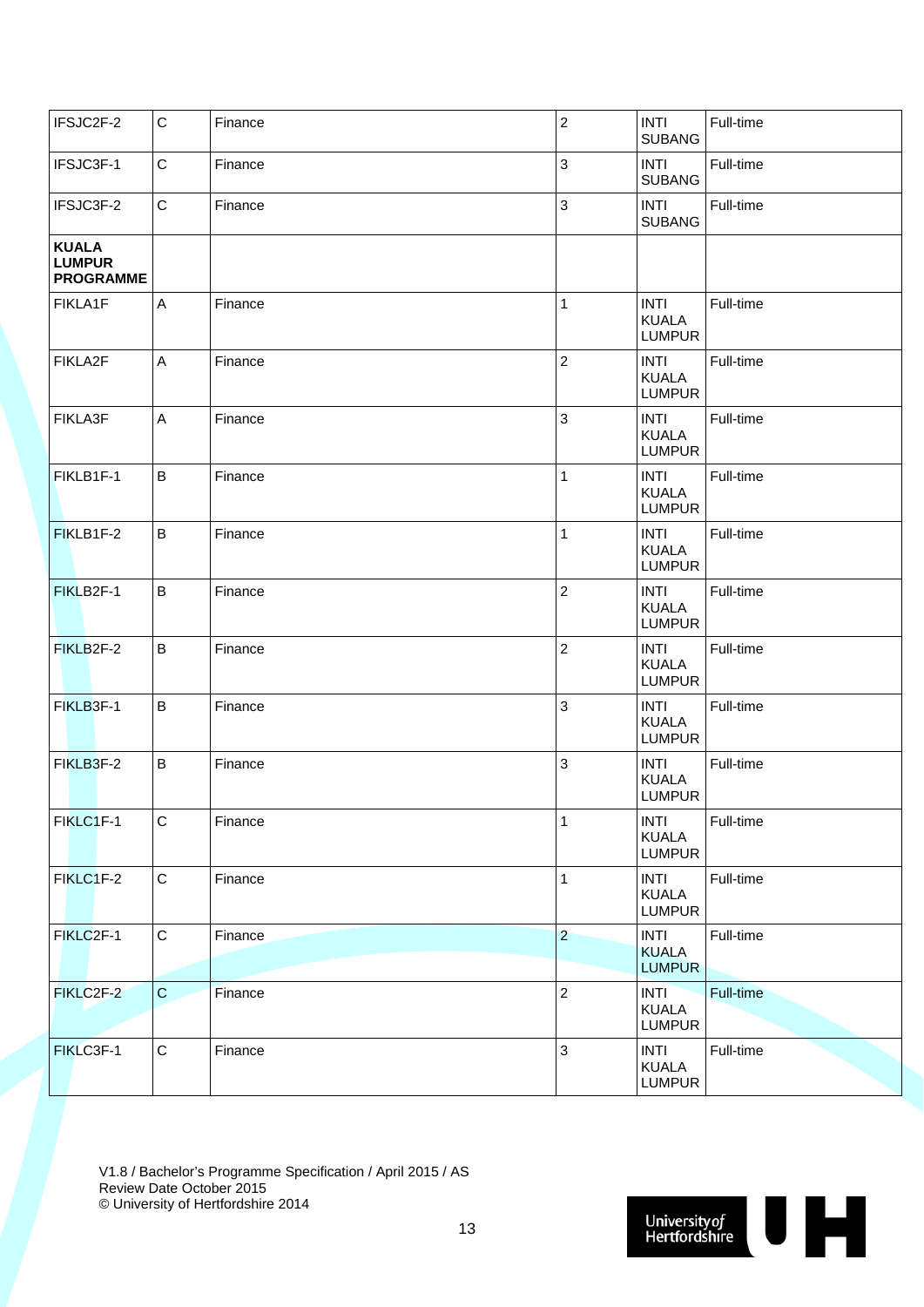| FIKLC3F-2 | ⌒<br>ັ | $- \cdot$<br>Finance | . . | <b>INTI</b>  | Full-time |
|-----------|--------|----------------------|-----|--------------|-----------|
|           |        |                      |     | <b>KUALA</b> |           |
|           |        |                      |     | LUMPUR       |           |

The programme is managed by;

- A Dean of School or Head of School and Head of Programme.
- Head of Programme is responsible for the day to day management and who advise students on the programme as a whole.
- Programme Officer will assist the Head of Programme in the management of the programme.
- Marketing Officers, with specific responsibility for open days and selection of students.
- Head of INTI and Laureate International Partnerships at the University of Hertfordshire Business School
- Link Tutor from the University of Hertfordshire Business School
- A Programme Committee, the membership of which includes the Link Tutors and students

#### Programme-specific assessment regulations

The programme is compliant with the University's generic assessment regulations (Structure and Assessment Regulations for Academic Programmes, UPR AS14) with the exception of those listed below, which have been specifically approved by the University:

Students must pass Principles of Finance before being allowed to proceed to Level 5 on the programme.

**In addition to the above, programmes at INTI are in compliance with Malaysia's Ministry of Education's regulations, Malaysian Qualification Framework (MQF), and the Malaysian Qualification Agency's (MQA) requirements.** 

**The following are MOE, MQF, MQA and Programme Standards for Accounting key requirements which students must comply with to graduate:** 

- **Attempt and pass minimum 5 General Study subjects into a bachelor's degree programme; known as** *Mata Pelajaran Umun (MPU);*
- **Complete 120 (Malaysian) credits to graduate.**

| <b>INTI Modules</b><br><b>Module Title</b> | <b>Module Code</b> | Credit<br>Points<br>E | ð<br>Language<br>Delivery | Examination<br>8 <sup>o</sup> | Coursework<br>$\aleph$ | Practical<br>$\aleph$ | Semesters  |
|--------------------------------------------|--------------------|-----------------------|---------------------------|-------------------------------|------------------------|-----------------------|------------|
| <b>English for Business Studies 1</b>      | <b>INTI</b>        | $\overline{4}$        | English                   | 50                            | 50                     | $\mathbf 0$           | ABC        |
| <b>English for Business Studies 2</b>      | <b>INTI</b>        | $\overline{4}$        | English                   | 50                            | 50                     | $\mathbf 0$           | ABC        |
| E-Portfolio and Employer Relations         | <b>INTI</b>        | $\overline{2}$        | English                   | 0                             | 100                    | $\mathbf 0$           | ABC        |
| <b>Malaysian General Studies U1</b>        | <b>INTI</b>        | 3                     | English                   | 30                            | 70                     | $\mathbf 0$           | <b>ABC</b> |
| <b>Malaysian General Studies U1</b>        | <b>INTI</b>        | 3                     | English                   | 30                            | 70                     | $\mathbf{0}$          | ABC        |
| Malaysian General Studies U2               | <b>INTI</b>        | 3                     | English                   | 30                            | 70                     | $\overline{0}$        | <b>ABC</b> |
| Malaysian General Studies U3               | <b>INTI</b>        | 3                     | English                   | 30                            | 70                     | $\mathbf 0$           | <b>ABC</b> |
| Malaysian General Studies U4               | <b>INTI</b>        | $\overline{2}$        | English                   | 30                            | 70                     | $\mathbf 0$           | <b>ABC</b> |

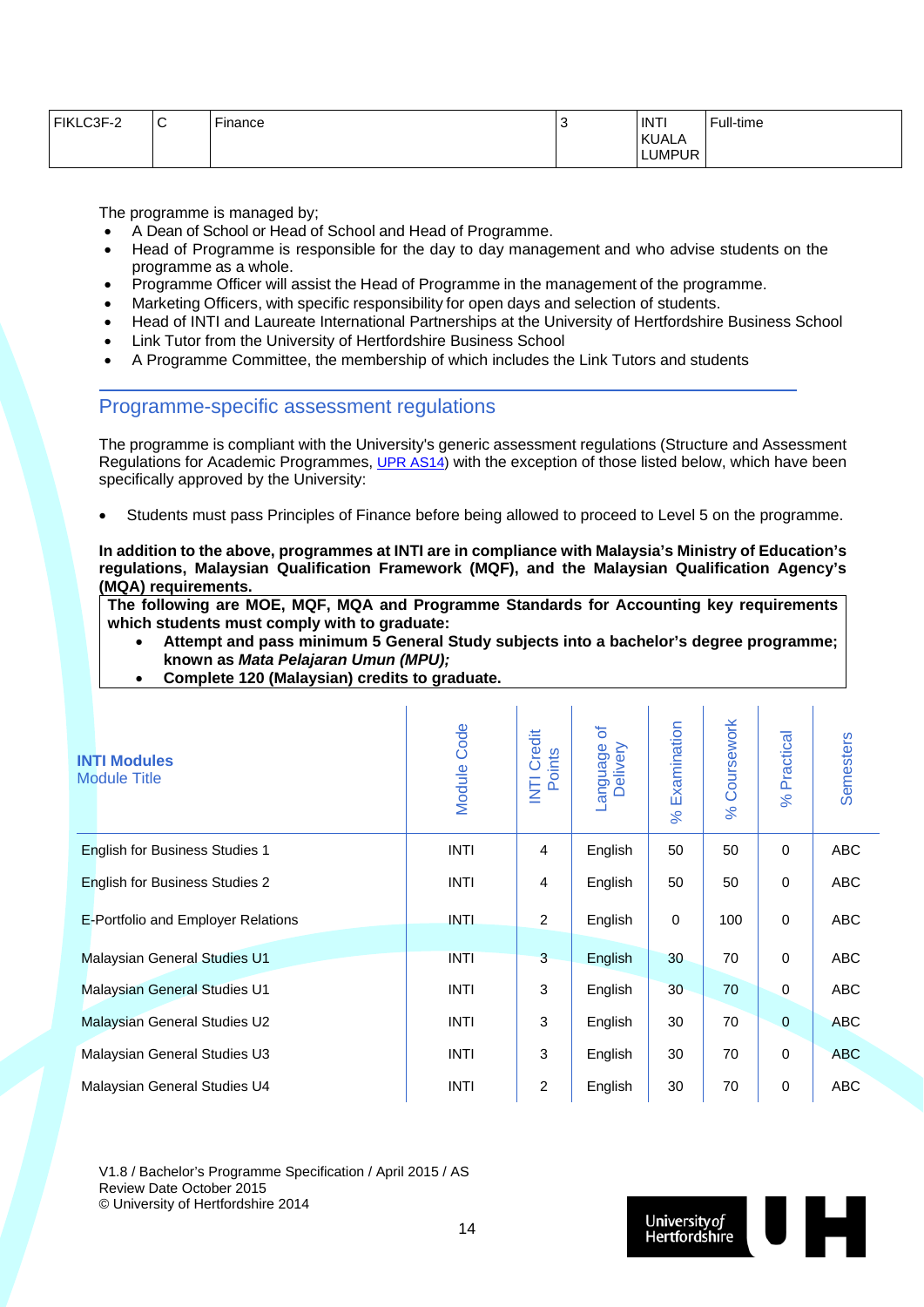#### **INTI's Regulations and Requirements**

- INTI operates a strict attendance requirement policy where students have to achieve a minimum number of attendance in order to attempt the final examination or final assessments.
- Students have to pass English for Business Studies 1 to progress to Level 5 and English for Business Studies 2 to progress to Level 6.

#### Other sources of information

- Definitive Module Documents
- Module Guides
- Student Handbook
- A-Z guide
	- http://www.studynet1.herts.ac.uk/ptl/common/support.nsf/support?ReadForm
- University of Hertfordshire Course website: http://www.herts.ac.uk/courses/
- QAA Benchmark Statement website: http://www.qaa.ac.uk/assuring-standards-and-quality/the-quality-code/subject-benchmark-statements
- The Framework for Higher Education Qualifications in England, Wales and Northern Ireland, 2008: http://www.qaa.ac.uk/en/Publications/Documents/Framework-Higher-Education-Qualifications-08.pdf
- SEEC Credit Level Descriptors for Further and Higher Education 2010: http://www.seec.org.uk/wp-content/uploads/2013/seec-files/SEEC%20Level%20Descriptors%202010.pdf
- External Quality Review report website: http://www.qaa.ac.uk/reviews-and-reports/provider?UKPRN=10007147#.VCFXlha\_hSU
- Professional or Statutory Regulatory Body information: http://www.accaglobal.com/my/en.html
- UNISTATS website: http://www.unistats.com/
- University of Hertfordshire Academic Quality website:  $(StudvNet \rightarrow Staff \rightarrow Department Lists \rightarrow Academic Quality Office)$
- Structure & Assessment Regulations Undergraduate & Taught Postgraduate Programmes, UPR AS14: http://sitem.herts.ac.uk/secreg/upr/AS14.htm
- Learning and Teaching Policy and Graduate Attributes, UPR TL03: http://sitem.herts.ac.uk/secreg/upr/TL03.htm
- Admissions Undergraduate & Taught Postgraduate Students, UPR SA03: http://sitem.herts.ac.uk/secreg/upr/SA03.htm
- Academic Quality, UPR AS17: http://sitem.herts.ac.uk/secreg/upr/AS17.htm Index of UPRs for students: http://sitem.herts.ac.uk/secreg/upr\_azlist\_info.htm
- Information on Programme and Module External Examiners http://www.studynet1.herts.ac.uk/ptl/common/studentcentre.nsf/Teaching+Documents/184A221E5EECA 6B780257A5C00250BA9?OpenDocument
- Malaysian Ministry of Higher Education: www.mohe.gov.my
- Malaysian Qualifications Agency: www.mga.gov.my/mgr
- Malaysian Qualification Framework: www.mqa.gov.my/mqf

#### Other information relevant to the programme

INTI Colleges operate on a basis of 2.5 semesters per annum, with the short semester beginning in January. There are 3 intakes to the programme per year (January, April and August).The Malaysian Qualifications Agency (MQA) mandates that a number of additional subjects be studied alongside undergraduate programmes.

#### University policies relevant to the Programme

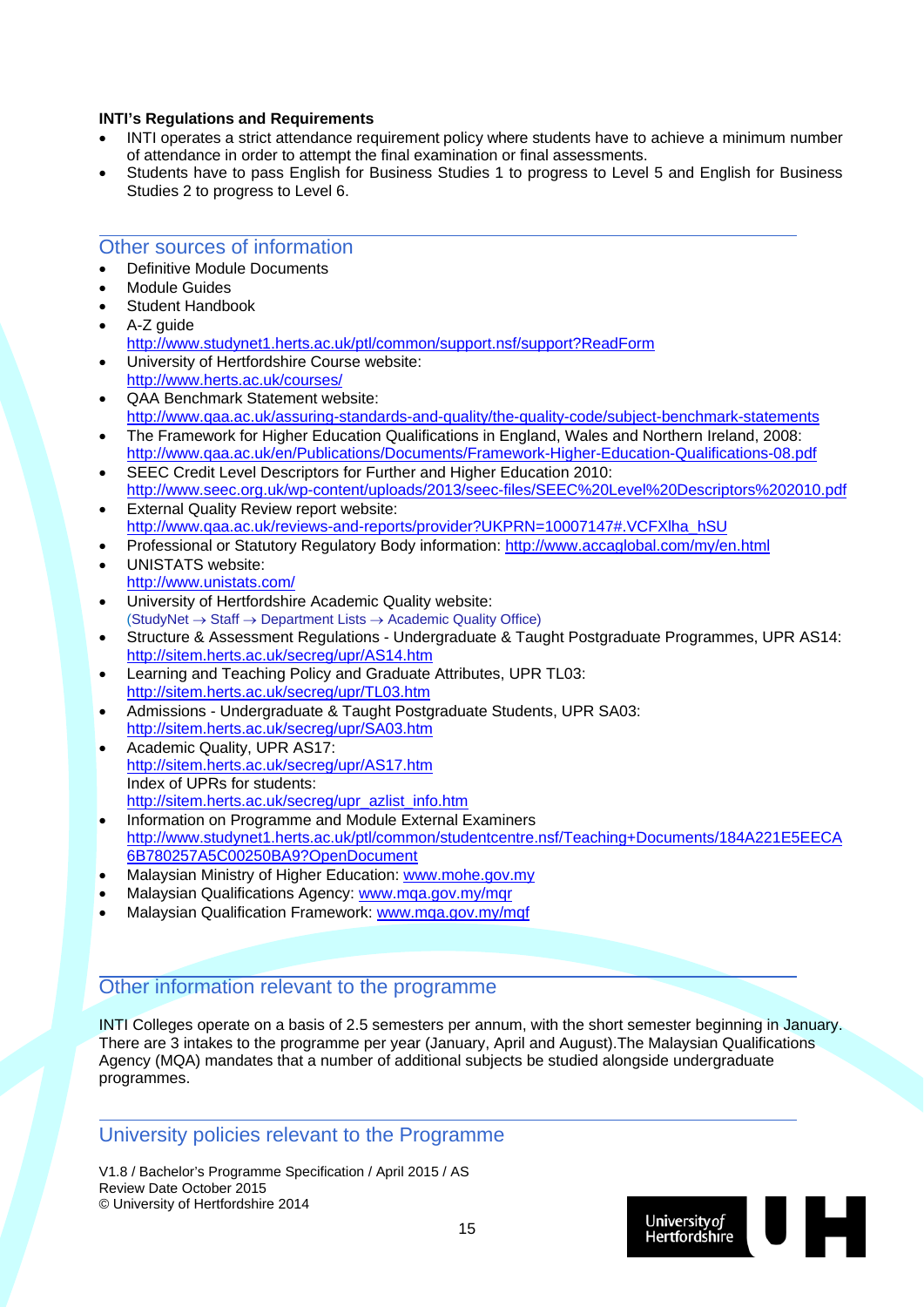The University undertakes to use all reasonable endeavors to deliver, assess and administer this programme in accordance with this Programme Specification. At the same time it is recognised that it is in the nature of academic developments that changes, for example to the structure, curriculum, and assessment of a programme may be necessary in order to ensure that the programme remains up to date, in response to issues raised as a result of on-going monitoring and evaluation, and/or in order to conform to new regulatory requirements imposed by this institution, by professional or statutory bodies, or by national or governmental bodies.

The programme operates within the guidelines and policies relating to equal opportunities and environmental issues which may be agreed from time to time by the Board of Governors and/or the Academic Board of the University.

Where the programme is offered in collaboration with another institution these policies and guidelines will normally be those of the partner institution.

The programme operates in accordance with the University's Regulations Governing Studies Involving the Use of Human Subjects (UPR RE01) agreed from time to time by the Academic Board of the University. However, where the programme is offered in collaboration with another institution (for example through a franchise arrangement for all or part of the programme) then specific approval must be obtained from the University for the operation of the programme within ethical guidelines prepared by the partner institution. The partner institution will be responsible for all insurance liability in connection with the observance of ethical quidelines.

| <b>Denise Ball</b> |  |
|--------------------|--|

Associate Dean of School (Academic Quality Assurance)

If you would like this information in an alternative format please contact: Julie Wendell, Senior Administrator (Overseas Programmes), j.a.wendell@herts.ac.uk

If you wish to receive a copy of the latest Programme Annual Monitoring and Evaluation Report (AMER) and/or the External Examiner's Report for the programme, please email a request to aqo@herts.ac.uk

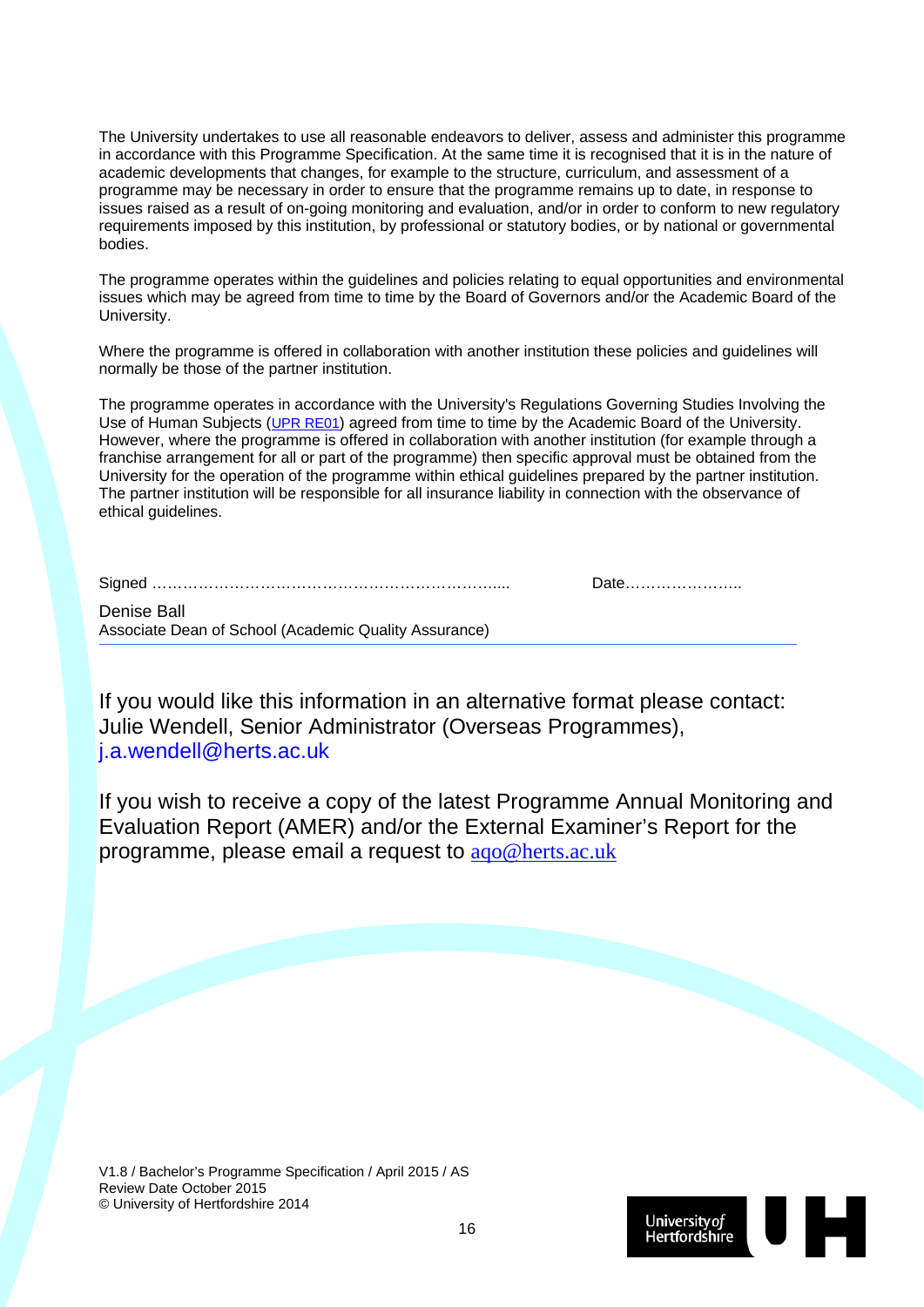

#### Table 2: Development of Programme Learning Outcomes in the Constituent Modules

This map identifies where the programme learning outcomes are assessed in the constituent modules. It provides (i) an aid to academic staff in understanding how individual modules contribute to the programme aims (ii) a checklist for quality control purposes and (iii) a means to help students monitor their own learning, personal and professional development as the programme progresses.

| Learning Outcomes (as identified in section 1 and the foll          |                                                    |              |   |          |          |          |                                                                               |   |  |  |   |   |   |   |          |
|---------------------------------------------------------------------|----------------------------------------------------|--------------|---|----------|----------|----------|-------------------------------------------------------------------------------|---|--|--|---|---|---|---|----------|
| Knowledge & <b>Blectual Sk Practical Skills</b> Fransferable Skills |                                                    |              |   |          |          |          |                                                                               |   |  |  |   |   |   |   |          |
|                                                                     | <b>Module Title</b>                                | Module Code  |   |          |          |          | A1   A2   A3   A4   B1   B2   B3   C1   C2   C3   C4   D1   D2   D3   D4   D5 |   |  |  |   |   |   |   |          |
|                                                                     | <b>Principles of Finance</b>                       |              | × |          |          |          |                                                                               |   |  |  |   |   |   | × | $\times$ |
| $\overline{4}$                                                      | <b>Economics for Business</b>                      |              |   |          |          |          |                                                                               |   |  |  |   |   |   |   |          |
| Level                                                               | <b>Analytical Techniques for Finance</b>           |              |   |          |          |          |                                                                               |   |  |  |   |   |   |   |          |
|                                                                     | <b>The Finance Professionsal</b>                   |              |   |          |          |          |                                                                               |   |  |  |   |   |   |   |          |
|                                                                     |                                                    |              |   |          |          |          |                                                                               |   |  |  |   |   |   |   |          |
|                                                                     | <b>Business Finance</b>                            |              |   |          |          |          |                                                                               |   |  |  | x |   |   |   |          |
|                                                                     | <b>Macrofoundations for Finance</b>                | For Module   |   |          |          |          |                                                                               |   |  |  |   |   |   |   |          |
|                                                                     | Enhancing Employability in Finance                 |              |   |          |          |          |                                                                               |   |  |  |   |   |   | × | $\times$ |
| evel                                                                | <b>Financial Markets and Instruments</b>           | Code Matrix  | × | $\times$ |          |          |                                                                               |   |  |  |   |   |   |   |          |
|                                                                     | Quantitative Analysis for Finance                  | See page 8 & |   |          |          |          |                                                                               |   |  |  |   |   |   |   |          |
|                                                                     | <b>Analysing Financial Statements</b>              | 9            |   |          |          |          |                                                                               |   |  |  |   |   |   |   |          |
|                                                                     |                                                    |              |   |          |          |          |                                                                               |   |  |  |   |   |   |   |          |
|                                                                     | Money, Banking and Finance                         |              | × |          | $\times$ | $\times$ | ×                                                                             |   |  |  | × |   | x | × |          |
|                                                                     | <b>Financial Aspects of International Business</b> |              | x |          |          |          |                                                                               |   |  |  |   |   |   |   |          |
| <b>O</b>                                                            | Analysis of Current Issues in Finance              |              |   |          |          |          |                                                                               |   |  |  |   |   |   |   |          |
| lavel                                                               | <b>Corporate Financial Strategy</b>                |              |   |          |          |          |                                                                               |   |  |  |   |   |   | × |          |
|                                                                     | <b>Advanced Financial Decisions</b>                |              | x |          | ×        | $\times$ |                                                                               | × |  |  | × | x | × |   |          |
|                                                                     |                                                    |              |   |          |          |          |                                                                               |   |  |  |   |   |   |   |          |